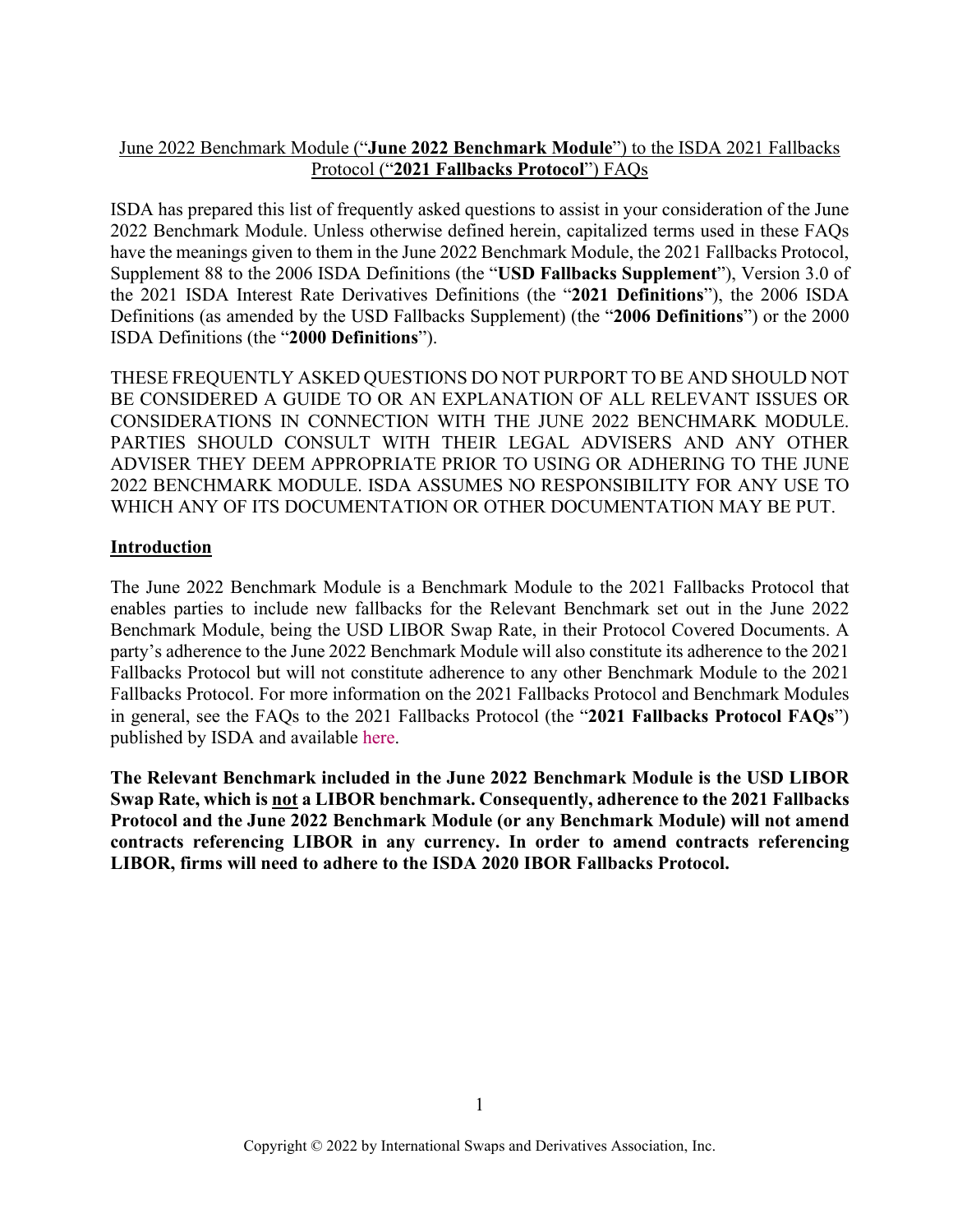## **List of Questions**

- 1. What does the June 2022 Benchmark Module do?
- 2. What is the Relevant Benchmark under the June 2022 Benchmark Module?
- 3. What does the USD Fallbacks Supplement do?
- 4. Have equivalent amendments to those set out in the USD Fallbacks Supplement been made to the 2000 Definitions or the 2021 Definitions?
- 5. How does Supplement 70 to the 2006 Definitions relate to the USD Fallbacks Supplement and the 2021 Definitions?
- 6. What are Protocol Covered Documents for the purposes of the June 2022 Benchmark Module?
- 7. How are Protocol Covered Documents that incorporate Version 1.0 or 2.0 of the 2021 Definitions amended by the June 2022 Benchmark Module?
- 8. How are Protocol Covered Documents that incorporate the 2000 Definitions amended by the June 2022 Benchmark Module?
- 9. In what circumstances do the fallbacks to the USD LIBOR Swap Rate, as set out in the June 2022 Benchmark Module, apply?
- 10. What happens if the USD LIBOR Swap Rate permanently ceases to be available but USD LIBOR in the Applicable USD LIBOR Tenor has not ceased to be available (or become Non-Representative)?
- 11. What happens if only certain tenors of the USD LIBOR Swap Rate are permanently discontinued?
- 12. What are the differences between the June 2022 Benchmark Module and (i) the Template Form of Amendment for adoption of USD LIBOR ICE Swap Rate Fallback Provisions in Confirmations for legacy transactions incorporating either the 2006 ISDA Definitions or the 2021 ISDA Interest Rate Derivatives Definitions (the "**November 2021 USD ISR Bilateral Amendment Agreement**") and (ii) the Template Form of Amendment for adoption of USD LIBOR ICE Swap Rate Fallback Provisions in Confirmations for legacy transactions incorporating the 2000 ISDA Definitions, the 2006 ISDA Definitions or the 2021 ISDA Interest Rate Derivatives Definitions or Confirmations referencing the 'USD LIBOR ICE Swap Rate' (the "**June 2022 USD ISR Bilateral Amendment Agreement**" and, together with the November 2021 USD ISR Bilateral Amendment Agreement, the "**USD ISR Bilateral Amendment Agreements**")?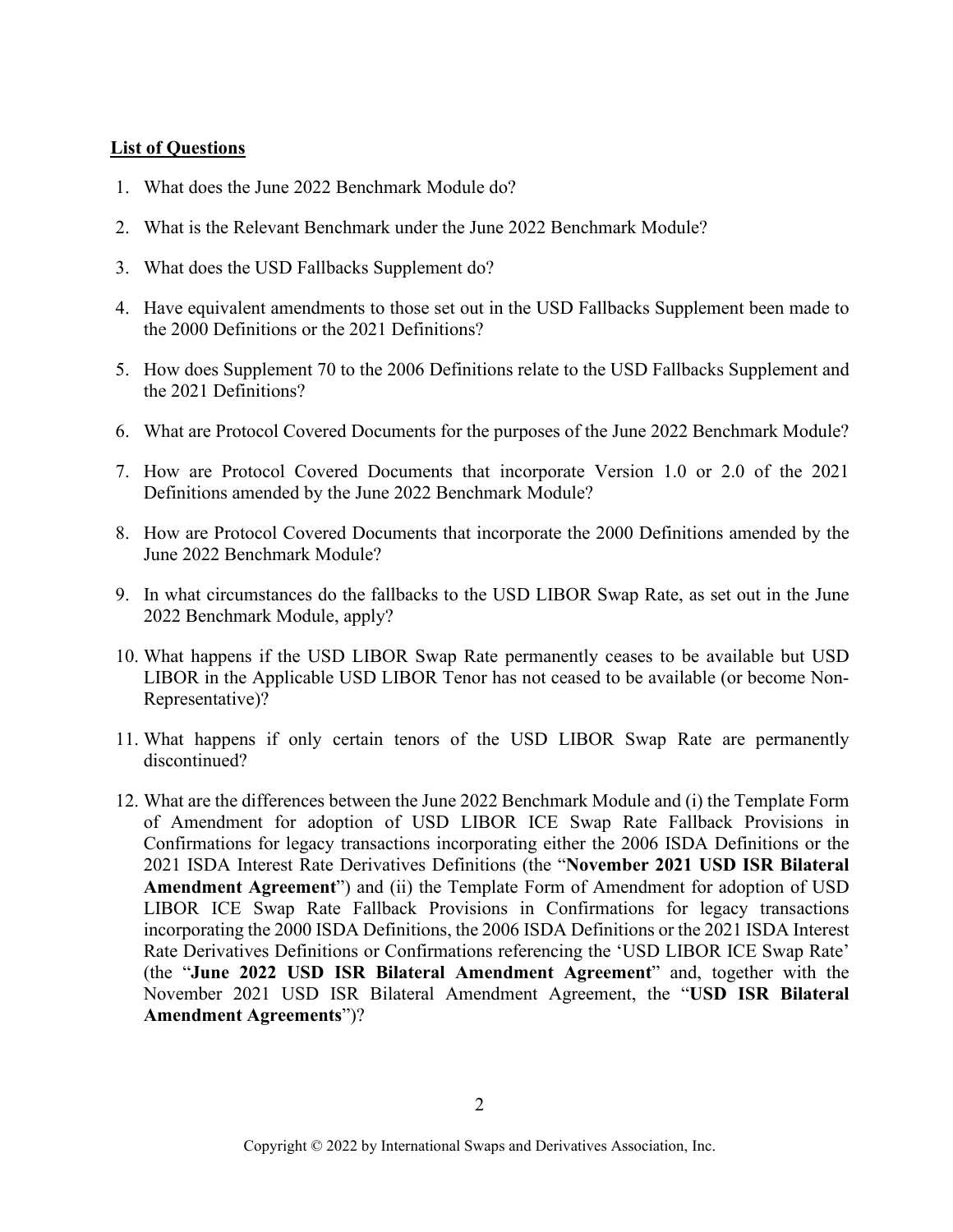- 13. If a party has entered into a USD ISR Bilateral Amendment Agreement and subsequently adhered to the June 2022 Benchmark Module, will the terms of the June 2022 Benchmark Module take precedence over the terms of that USD ISR Bilateral Amendment Agreement?
- 14. Are novated transactions amended by the June 2022 Benchmark Module?
- 15. Do the amendments made by the June 2022 Benchmark Module constitute a "Spread Provision" (as defined in the ISDA 2014 Collateral Agreement Negative Interest Protocol published on May 12, 2014 by ISDA)?

### **Questions and Answers**

## **1. What does the June 2022 Benchmark Module do?**

The June 2022 Benchmark Module is a Benchmark Module to the 2021 Fallbacks Protocol (see Question 1 (*How is the 2021 Fallbacks Protocol structured and what is a Benchmark Module?*) of the 2021 Fallbacks Protocol FAQs for more information on Benchmark Modules). It enables parties:

- (a) whose Protocol Covered Document incorporates or references the USD LIBOR Swap Rate as defined in a Covered ISDA Definitions Booklet, to include in the terms of such Protocol Covered Document the terms of, or a particular defined term included in, either Version 3.0 of the 2021 Definitions or the USD Fallbacks Supplement, or such equivalent provisions as they relate to that Covered ISDA Definitions Booklet, in order to include new triggers and fallbacks for the USD LIBOR Swap Rate. See Question 7 (*How are Protocol Covered Documents that incorporate Version 1.0 or 2.0 of the 2021 Definitions amended by the June 2022 Benchmark Module?*) below for more information on how Protocol Covered Documents that incorporate pre-Version 3.0 of the 2021 Definitions are amended by the June 2022 Benchmark Module; and
- (b) whose Protocol Covered Document otherwise references the USD LIBOR Swap Rate, to include in the terms of such Protocol Covered Document new fallbacks for the USD LIBOR Swap Rate.

The amendments contemplated by the June 2022 Benchmark Module will be included in Protocol Covered Documents entered into between parties that have both adhered to the June 2022 Benchmark Module.

#### **2. What is the Relevant Benchmark under the June 2022 Benchmark Module?**

The Relevant Benchmark included in the June 2022 Benchmark Module is the USD LIBOR Swap Rate, being the swap rate for U.S. dollar swap transactions with a floating leg of U.S. dollar LIBOR, howsoever defined or described in the relevant Protocol Covered Document. The June 2022 Benchmark Module enables parties to include new fallbacks for the USD LIBOR Swap Rate in their Protocol Covered Documents.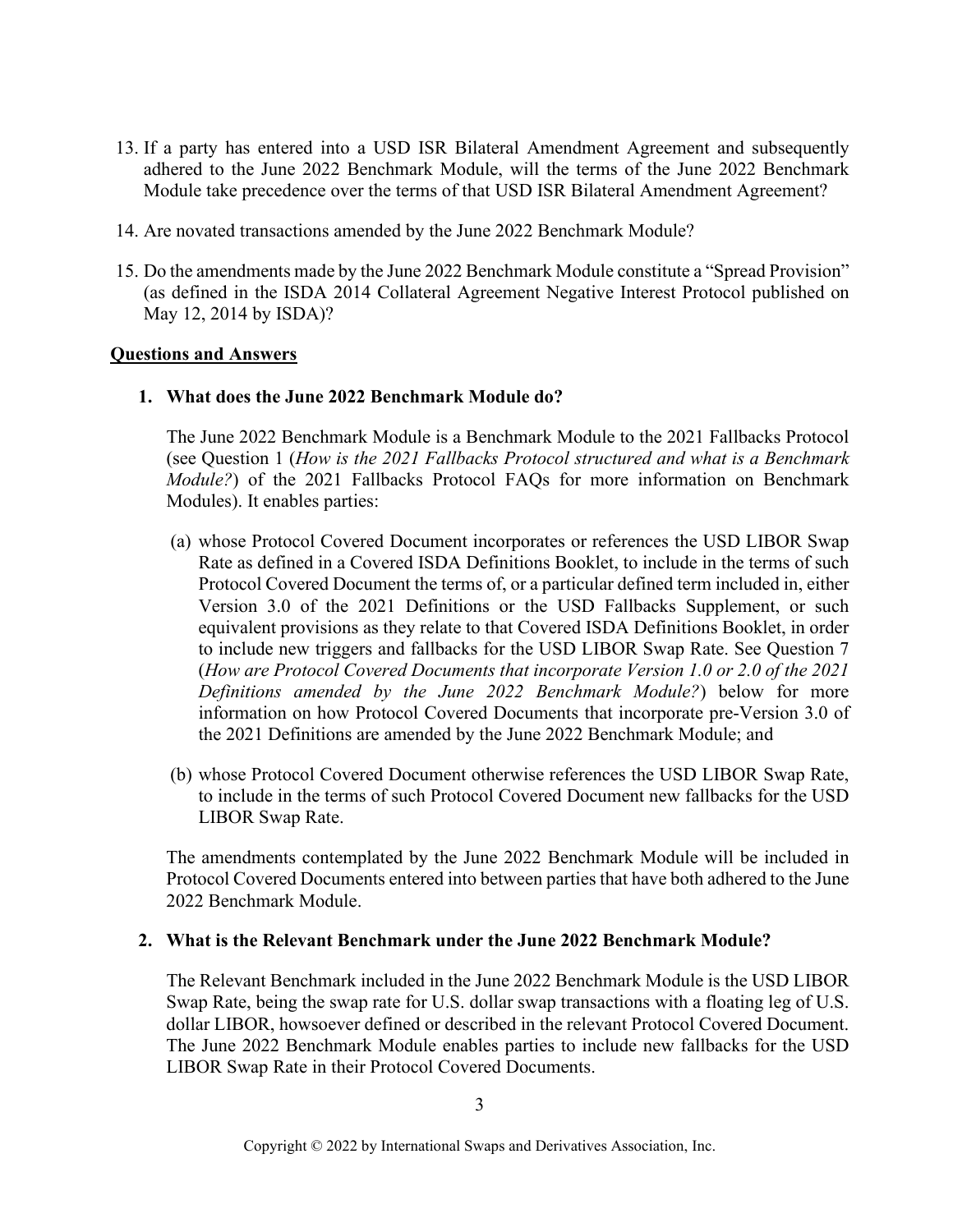**The June 2022 Benchmark Module does not include LIBOR Rate Options or any other references to LIBOR as a Relevant Benchmark and therefore does not enable parties to include fallbacks for any currency of LIBOR in their relevant documents. Parties that wish to include fallbacks for a LIBOR Rate Option in their relevant documents should consider adhering to the 2020 IBOR Fallbacks Protocol and can find more information on the 2020 IBOR Fallbacks Protocol in the ISDA 2020 IBOR Fallbacks Protocol (IBOR Fallbacks Protocol) FAQs, available [here.](http://assets.isda.org/media/3062e7b4/3cfa460a-pdf/)**

#### **3. What does the USD Fallbacks Supplement do?**

The USD Fallbacks Supplement enables parties to derivative contracts that incorporate the 2006 Definitions and are entered into on or after November 10, 2021 to include new triggers and fallbacks for the USD LIBOR Swap Rate in the event of a permanent or temporary cessation of the USD LIBOR Swap Rate. This incorporation happens automatically without the need for any further action to be taken by the parties because the USD Fallbacks Supplement forms part of the 2006 Definitions, which are incorporated into the Confirmation. The USD Fallbacks Supplement does so by updating (i) the USD LIBOR Swap Rate 'Rate Options' included in Section 7.1 of the 2006 Definitions (specifically USD-ISDA-Swap Rate, USD-ISDA-Swap Rate-3:00, USD-ISDAFIX3-Swap Rate and USD-ISDAFIX3-Swap Rate-3:00), and (ii) the relevant Settlement Rate provisions in Sections 13.9, 18.2(f) and related Sections of the 2006 Definitions.

In the event of a permanent cessation of USD LIBOR in the relevant tenor (the tenor referenced in USD fixed-for-floating interest rate swaps on which the USD LIBOR Swap Rate is based and which as at the date of these FAQs, is three months) (the "**Applicable USD LIBOR Tenor**"), the USD LIBOR Swap Rate will first fall back to the 'Published USD ISR Fallback Rate', which is calculated based on (i) the USD SOFR ICE Swap Rate for the relevant Designated Maturity/tenor of the USD LIBOR Swap Rate referenced in the transaction, (ii) the fixed spread adjustment published by Bloomberg Index Services Limited for the Applicable USD LIBOR Tenor, and (iii) certain convexity adjustments to compensate for the varying payment frequencies between the fixed and floating legs of the USD LIBOR Swap Rate and the USD SOFR ICE Swap Rate. If there is no 'Published USD ISR Fallback Rate', there is a further fallback to the 'Calculated USD ISR Fallback Rate', which requires the Calculation Agent to calculate the relevant rate in accordance with the formula for the 'Published USD ISR Fallback Rate' as just described and as set out in the USD Fallbacks Supplement.

The USD Fallbacks Supplement also includes fallbacks in the event that the USD LIBOR Swap Rate is temporarily unavailable (i.e. the USD LIBOR Swap Rate has not been published on the relevant date but a permanent cessation has not occurred in respect of that USD LIBOR Swap Rate). These fallbacks will also apply on permanent cessation of the USD LIBOR Swap Rate if USD LIBOR in the Applicable USD Tenor has not also ceased to be published (or become Non-Representative) at that time. The first fallback is to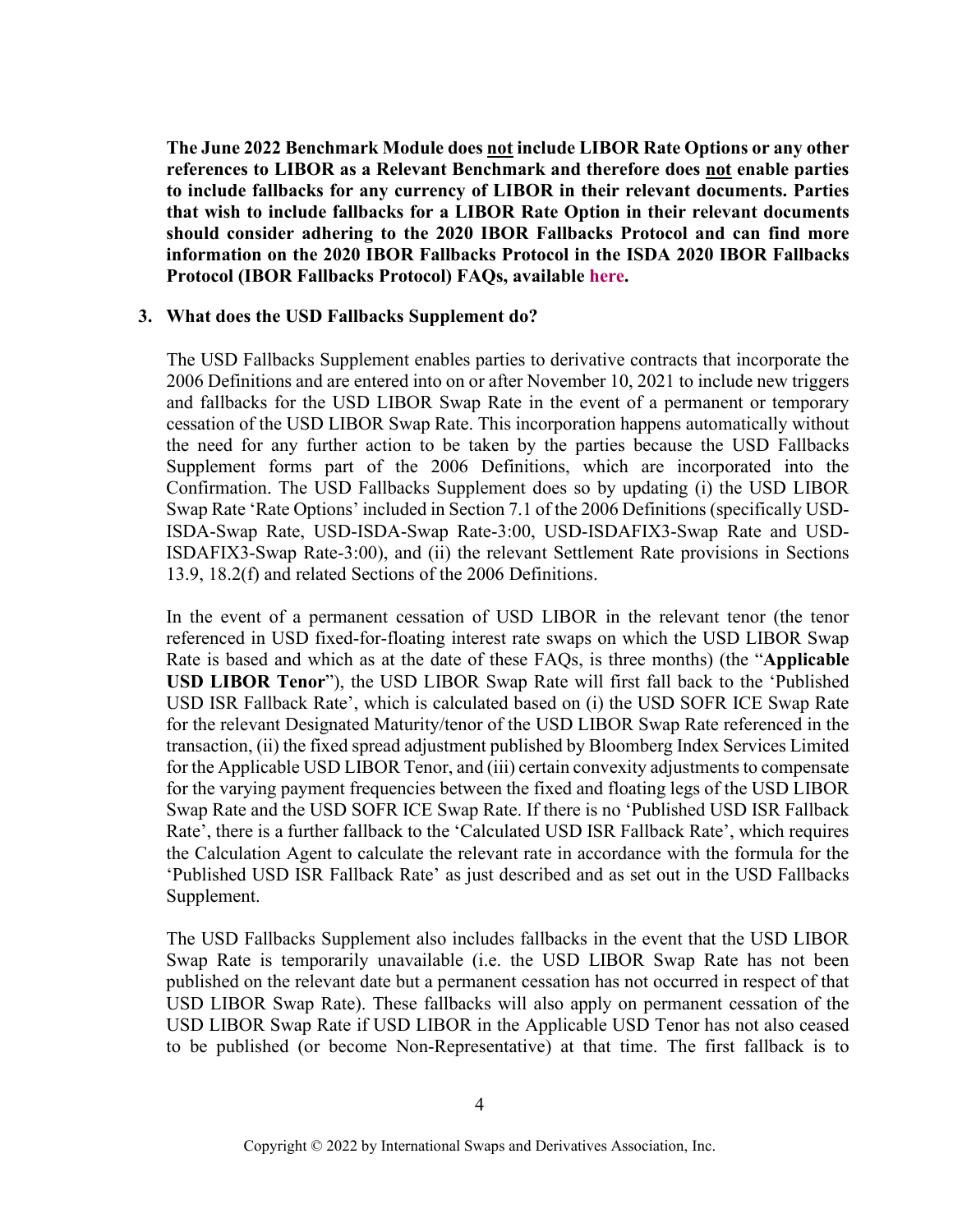quotations from the Reference Banks/Cash Settlement Reference Banks/Settlement Rate Reference Banks (the "**Reference Banks**") with a further fallback to determination of the rate by the Calculation Agent (or, in certain circumstances, the Seller under a Swaption) if quotations from Reference Banks fails to produce a rate. These temporary cessation fallbacks apply alongside the permanent cessation fallbacks described above which apply on a permanent cessation (or the non-representativeness) of USD LIBOR in the Applicable USD LIBOR Tenor.

## **4. Have equivalent amendments to those set out in the USD Fallbacks Supplement been made to the 2000 Definitions or the 2021 Definitions?**

All of the new permanent cessation and temporary non-publication fallbacks set out in the USD Fallbacks Supplement and the related amendments therein have been reflected in the 2021 Definitions for the equivalent Floating Rate Options contained in the 2021 Definitions. These changes were made in Version 3.0 of the 2021 Definitions.

No equivalent supplement was published in respect of the 2000 Definitions. However, the equivalent triggers and fallbacks can be applied to legacy transactions documented under the 2000 Definitions by adhering to the June 2022 Benchmark Module or by entering into the June 2022 USD ISR Bilateral Amendment Agreement.

# **5. How does Supplement 70 to the 2006 Definitions relate to the USD Fallbacks Supplement and the 2021 Definitions?**

Supplement 70 to the 2006 Definitions updated Rate Options for certain interbank offered rates, including LIBOR Rate Options, within the 2006 Definitions to include new fallbacks in the event of a permanent cessation (and, for LIBOR Rate Options, in the event of a precessation) of those Rate Options. Supplement 70 also made further general changes to the 2006 Definitions in order to facilitate the inclusion of those new fallbacks, for example (i) including amendments to certain existing provisions in the 2006 Definitions to provide the framework for new triggers and fallbacks for Rate Options to be included in the 2006 Definitions, such as introducing definitions that provide for the cessation of a Rate Option (e.g. "Index Cessation Event" and "Index Cessation Effective Date"), (ii) introducing discontinued rates maturities provisions largely corresponding to those in the ISDA 2013 Discontinued Rate Maturities Protocol published by ISDA on October 11, 2013, and (iii) setting out fallbacks for Calculation Periods (or Compounding Periods) to which 'Linear Interpolation' is specified to apply.

The USD Fallbacks Supplement builds on the framework for the cessation of a benchmark that Supplement 70 established in the 2006 Definitions by using similar definitions and provisions to those included in the 2006 Definitions pursuant to Supplement 70 to include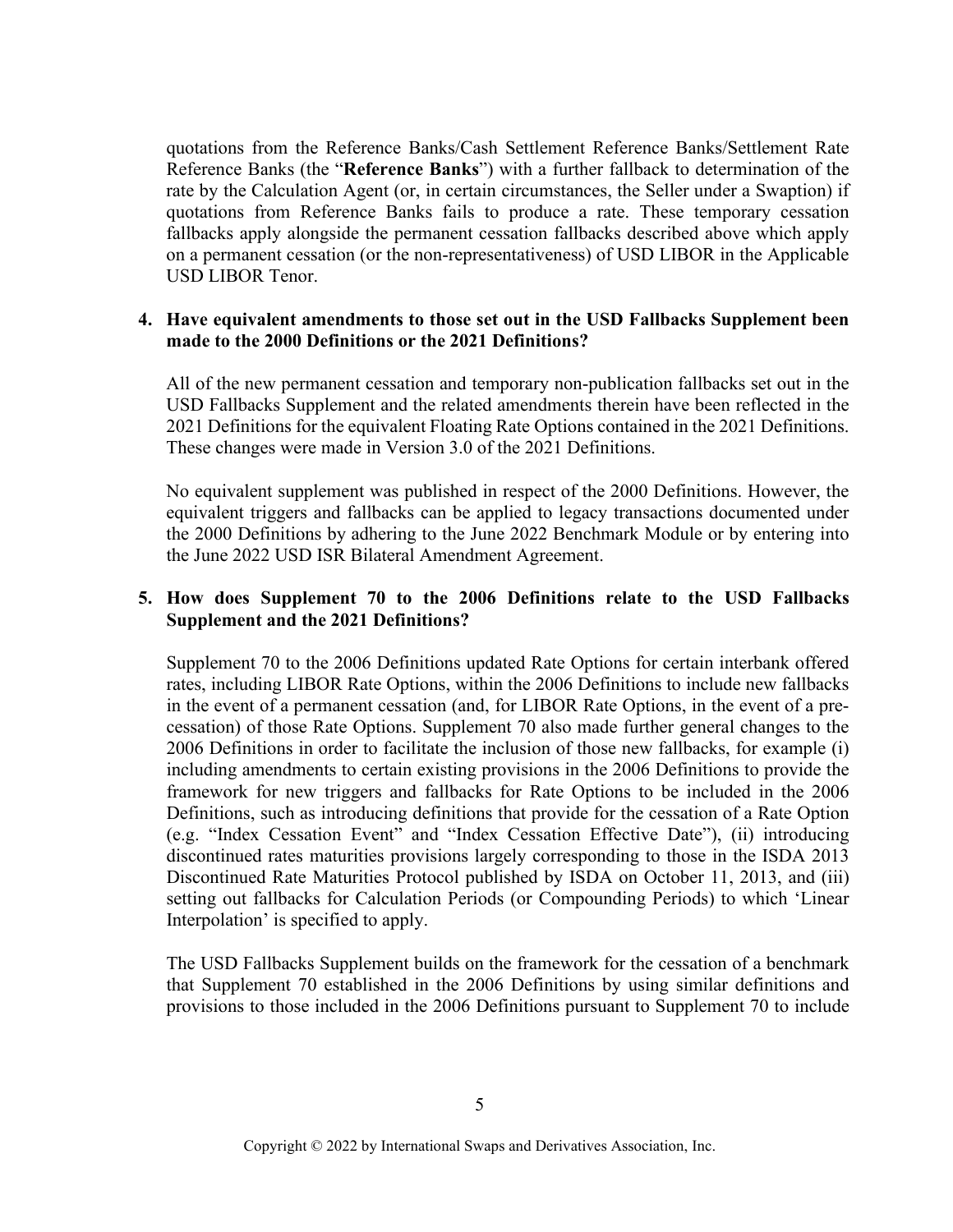the new triggers and fallbacks for the USD LIBOR Swap Rate that are set out in the USD Fallbacks Supplement.

The substance of Supplement 70 was incorporated into Version 1.0 of the 2021 Definitions. See Question 7 (*How are Protocol Covered Documents that incorporate Version 1.0 or Version 2.0 of the 2021 Definitions amended by the June 2022 Benchmark Module?*) below for more information on how Protocol Covered Documents that incorporate a version of the 2021 Definitions prior to Version 3.0 are amended by the June 2022 Benchmark Module.

## **6. What are Protocol Covered Documents for the purposes of the June 2022 Benchmark Module?**

For a description of the documents which comprise Protocol Covered Documents for the purposes of the 2021 Fallbacks Protocol, see Question 4.C (*What are Protocol Covered Documents?*) of the 2021 Fallbacks Protocol FAQs. For the purposes of the June 2022 Benchmark Module only, paragraph 1 of the June 2022 Benchmark Module explicitly amends the definition of 'Protocol Covered Document' such that Protocol Covered Documents shall only include Protocol Covered Confirmations and shall not include Protocol Covered Credit Support Documents or Protocol Covered Master Agreements.

## **7. How are Protocol Covered Documents that incorporate Version 1.0 or 2.0 of the 2021 Definitions amended by the June 2022 Benchmark Module?**

The June 2022 Benchmark Module, in paragraph 1, sets out all of the amendments needed to be made to confirmations that incorporate either Version 1.0 or Version 2.0 of the 2021 Definitions to incorporate the provisions of the USD Fallbacks Supplement. This is not the same as replacing Version 1.0 or Version 2.0 of the 2021 Definitions with Version 3.0 of the 2021 Definitions because Version 3.0 of the 2021 Definitions includes additional changes that are not related to the USD Fallbacks Supplement. In order to limit the changes to only those required to provide for the new permanent cessation and temporary non-publication fallbacks that are set out in the USD Fallbacks Supplement, the changes are set out individually in paragraph 1 of the June 2022 Benchmark Module. However, such amendments make reference to provisions in Version 3.0 of the 2021 Definitions because Version 3.0 of the 2021 Definitions already includes all of the provisions necessary to reflect the fallbacks for the USD LIBOR Swap Rate.

### **8. How are Protocol Covered Documents that incorporate the 2000 Definitions amended by the June 2022 Benchmark Module?**

The June 2022 Benchmark Module, in paragraph 3, amends the USD-ISDA-Swap Rate Rate Option in the 2000 Definitions to update it to the equivalent version set out in the USD Fallbacks Supplement which incorporates the new triggers and fallbacks for the USD LIBOR Swap Rate, with changes as necessary to reflect provisions in the 2000 Definitions.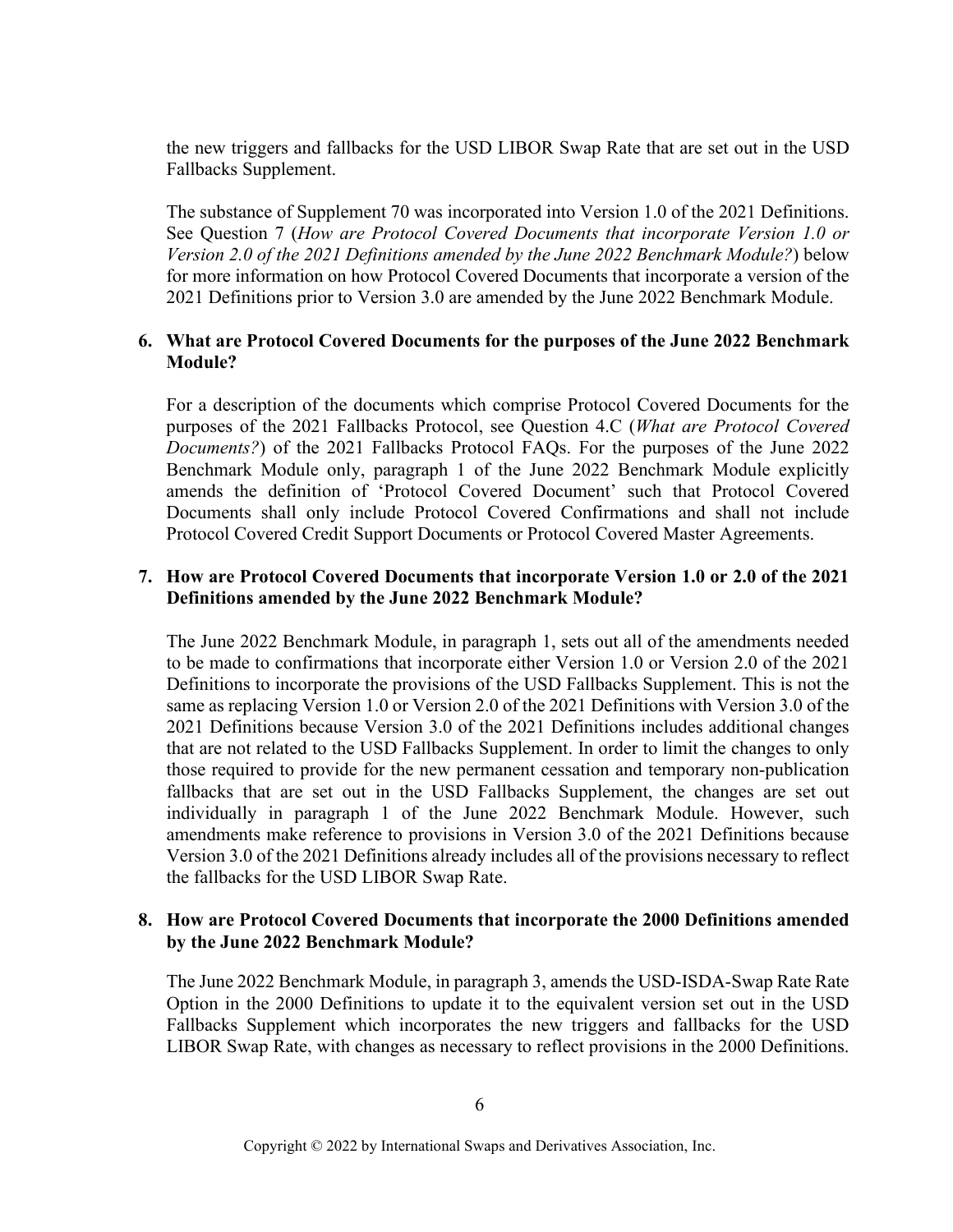Similarly, paragraph 3 of the June 2022 Benchmark Module amends the Settlement Rate provisions in the 2000 Definitions to reflect substantively the Settlement Rate provisions as set out in the USD Fallbacks Supplement which incorporate the new triggers and fallbacks for the USD LIBOR Swap Rate but with changes to reflect the differences between the Settlement Rate provisions in the 2000 Definitions and the 2006 Definitions.

## **9. In what circumstances do the fallbacks to the USD LIBOR Swap Rate, as set out in the June 2022 Benchmark Module, apply?**

The new fallbacks to the 'Published USD ISR Fallback Rate' or the 'Calculated USD ISR Fallback Rate' will only apply if there has been an Index Cessation Event in respect of USD LIBOR in the Applicable USD LIBOR Tenor and USD LIBOR in such tenor has permanently ceased to be available (or becomes Non-Representative).

# **10. What happens if the USD LIBOR Swap Rate permanently ceases to be available but USD LIBOR in the Applicable USD LIBOR Tenor has not ceased to be available (or become Non-Representative)?**

If the USD LIBOR Swap Rate ceases to be available in circumstances when USD LIBOR in the Applicable USD LIBOR Tenor has not ceased to be available or become Non-Representative, then the fallback to quotations from Reference Banks/Cash Settlement Reference Banks applies.

## **11. What happens if only certain tenors of the USD LIBOR Swap Rate are permanently discontinued?**

The discontinued rates maturities provisions in the 2006 Definitions and 2021 Definitions do not apply to the USD LIBOR Swap Rate Floating Rate Options/Rate Options in those definitions. There are no discontinued rates maturities provisions in the 2000 Definitions. Consequently, on a permanent cessation of the USD LIBOR Swap Rate in the relevant tenor which is the applicable Designated Maturity for the specified Rate Option/Floating Rate Option, the fallback will apply. This will be to the 'Published USD ISR Fallback Rate' or the 'Calculated USD ISR Fallback Rate' if USD LIBOR in the Applicable USD LIBOR Tenor has permanently ceased to be available (as described in Question 3 (*What does the USD Fallbacks Supplement do?*) above) and otherwise will be to quotations from the Reference Banks.

**12. What are the differences between the June 2022 Benchmark Module and (i) the Template Form of Amendment for adoption of USD LIBOR ICE Swap Rate Fallback Provisions in Confirmations for legacy transactions incorporating either the 2006 ISDA Definitions or the 2021 ISDA Interest Rate Derivatives Definitions (the "November 2021 USD ISR Bilateral Amendment Agreement") and (ii) the Template Form of Amendment for adoption of USD LIBOR ICE Swap Rate Fallback Provisions**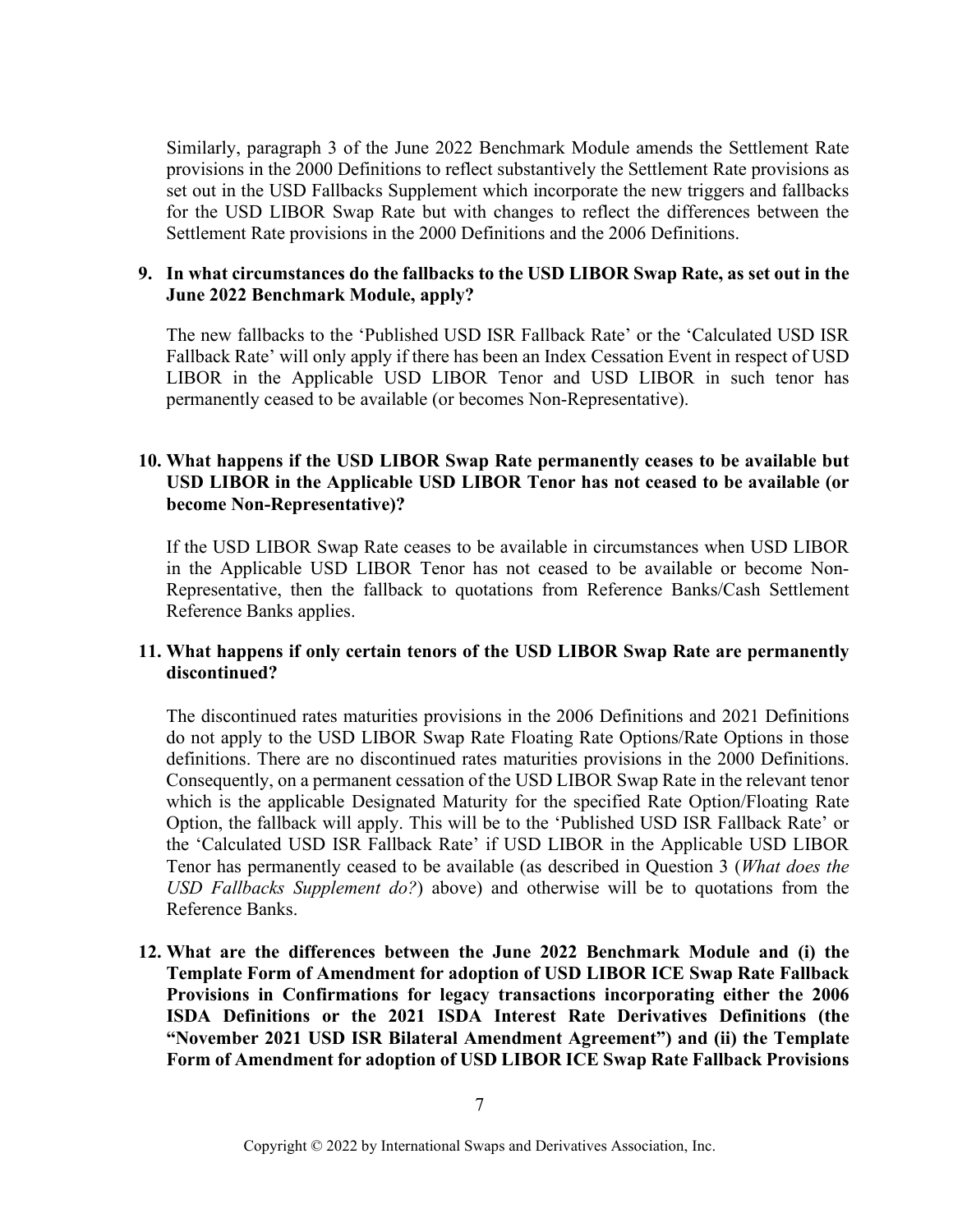**in Confirmations for legacy transactions incorporating the 2000 ISDA Definitions, the 2006 ISDA Definitions or the 2021 ISDA Interest Rate Derivatives Definitions or Confirmations referencing the 'USD LIBOR ICE Swap Rate' (the "June 2022 USD ISR Bilateral Amendment Agreement" and, together with the November 2021 Bilateral Amendment Agreement, the "USD ISR Bilateral Amendment Agreements")?**

The USD ISR Bilateral Amendment Agreements provide parties with the ability to bilaterally amend one or more of their existing confirmations to incorporate the 'USD LIBOR ICE Swap Rate' fallback provisions in transactions which reference the USD LIBOR Swap Rate.

The amendments made by the USD ISR Bilateral Amendment Agreements to "Amendment Covered Documents" are largely similar to the amendments made by the June 2022 Benchmark Module to Protocol Covered Documents. However, the June 2022 USD ISR Bilateral Amendment Agreement updates the November 2021 USD ISR Bilateral Amendment Agreement to more closely align with the scope of the June 2022 Benchmark Module. Notably, the June 2022 USD ISR Bilateral Amendment Agreement (i) covers transactions documented under the 2000 Definitions, (ii) includes references to the USD LIBOR Swap Rate as defined in one of the 2000 Definitions, the 2006 Definitions and the 2021 Definitions, (iii) includes generic references to the USD LIBOR Swap Rate in confirmations that do not incorporate any of the 2000 Definitions, the 2006 Definitions and the 2021 Definitions, and (iv) enables parties to amend confirmations under master agreements other than an ISDA Master Agreement.

The USD ISR Bilateral Amendment Agreements allow parties to amend their relevant documents bilaterally with their counterparties and so to make bespoke changes to that template, whereas the terms of the June 2022 Benchmark Module will apply to all Protocol Covered Documents entered into between counterparties that have both adhered to the June 2022 Benchmark Module and do not permit counterparties to make any changes to the scope of documents amended by the June 2022 Benchmark Module or the amendments set out therein.

For a comparison of the USD ISR Bilateral Amendment Agreements and the June 2022 Benchmark Module, see the comparison table published by ISDA available [here](https://www.isda.org/a/7bWgE/Table-of-differences-between-the-BAAs-and-the-Module.pdf) (the "**Comparison Table**").

**13. If a party has entered into a USD ISR Bilateral Amendment Agreement and subsequently adhered to the June 2022 Benchmark Module, will the terms of the June 2022 Benchmark Module take precedence over the terms of that USD ISR Bilateral Amendment Agreement?**

The scope of documents amended by the June 2022 Benchmark Module is (i) wider than the scope of documents amended by the November 2021 USD ISR Bilateral Amendment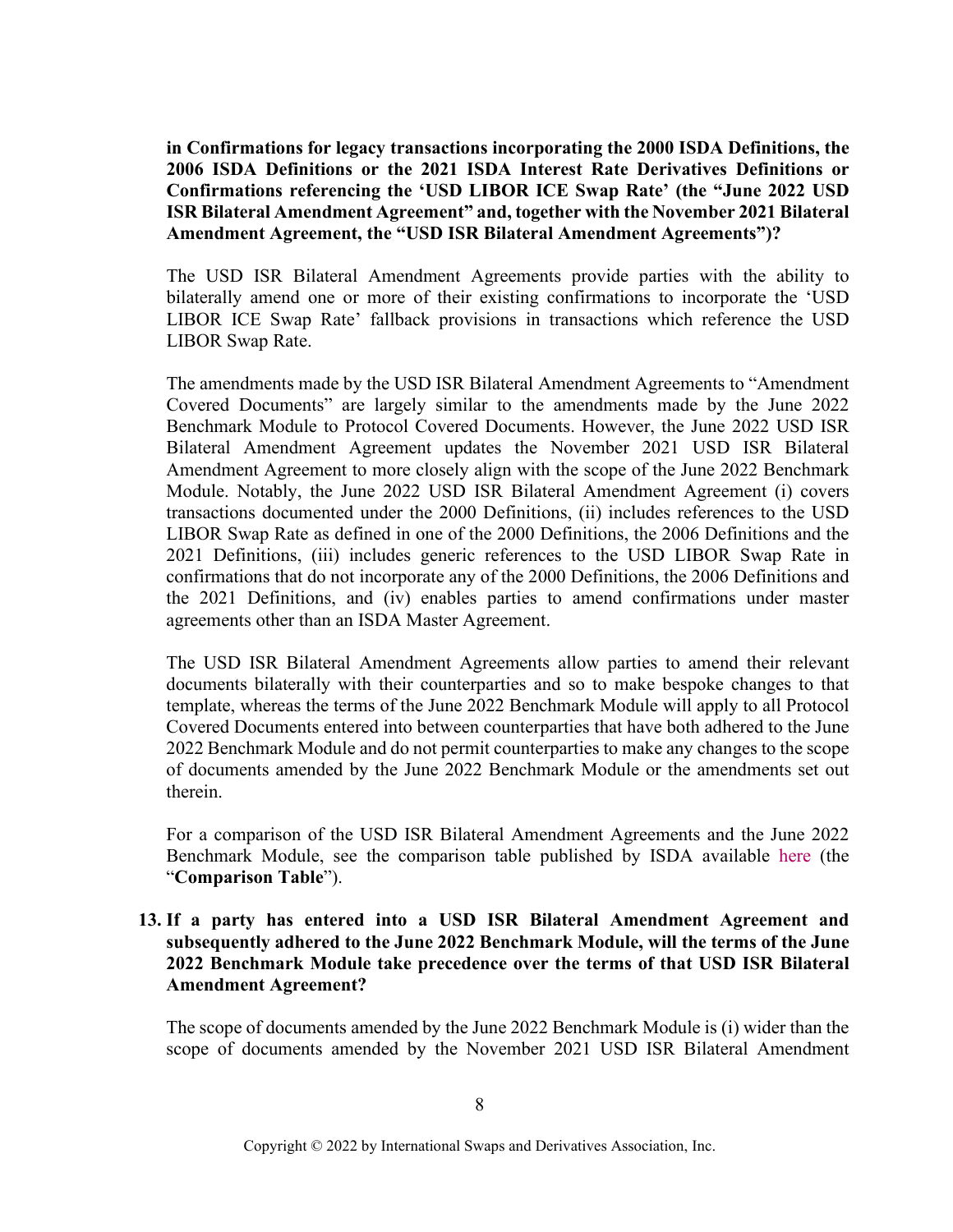Agreement and (ii) equivalent<sup>[1](#page-8-0)</sup> to the scope of documents amended by the June 2022 USD ISR Bilateral Amendment Agreement (please see the Comparison Table for more detail on the differences between the June 2022 Benchmark Module and the USD ISR Bilateral Amendment Agreements).

If, therefore, parties enter into a USD ISR Bilateral Amendment Agreement and subsequently adhere to the June 2022 Benchmark Module, the terms of the June 2022 Benchmark Module will apply to the Protocol Covered Documents which are also Amendment Covered Documents covered by the USD ISR Bilateral Amendment Agreement.

If the relevant USD ISR Bilateral Amendment Agreement is the November 2021 USD ISR Bilateral Amendment Agreement, this may result in (i) further amendments being made to documents that were already amended by the November 2021 USD ISR Bilateral Amendment Agreement (to the extent the 2000 Definitions are incorporated in those documents and/or generic references to the USD LIBOR Swap Rate are included) and (ii) additional documents that were not previously amended by the November 2021 USD ISR Bilateral Amendment Agreement being Protocol Covered Documents pursuant to the June 2022 Benchmark Module.

If the relevant USD ISR Bilateral Amendment Agreement is the June 2022 USD ISR Bilateral Amendment Agreement, this will not result in any changes being made to documents that have already been amended pursuant to the June 2022 USD ISR Bilateral Amendment Agreement. However, certain additional documents may be Protocol Covered Documents but not Amendment Covered Documents pursuant to the June 2022 USD ISR Bilateral Amendment Agreement due to the inclusion of certain agency documentation and other industry master agreements within the scope of the June 2022 Benchmark Module. Those additional documents will be amended in accordance with the June 2022 Benchmark Module notwithstanding that they are not amended pursuant to the June 2022 USD ISR Bilateral Amendment Agreement.

#### **14. Are novated transactions amended by the June 2022 Benchmark Module?**

If a Transaction that is documented pursuant to an in-scope Confirmation (i.e. a Confirmation that would be a Protocol Covered Document pursuant to the June 2022 Benchmark Module but for the fact that it is not entered into between two Adhering Parties) is novated such that it becomes a Transaction between two Adhering Parties (i.e. the

<span id="page-8-0"></span><sup>1</sup> While the type of confirmations covered are identical, the actual scope of documentation may differ for one of the following two reasons: (1) the June 2022 Benchmark Module covers in-scope Confirmations entered into by an Agent which are not covered by the June 2022 USD ISR Bilateral Amendment Agreement; and (2) the June 2022 Benchmark Module covers certain master agreements in addition to the ISDA Master Agreements which are not covered by the June 2022 USD ISR Bilateral Amendment Agreement unless expressly included in the definition of "Relevant Master Agreement".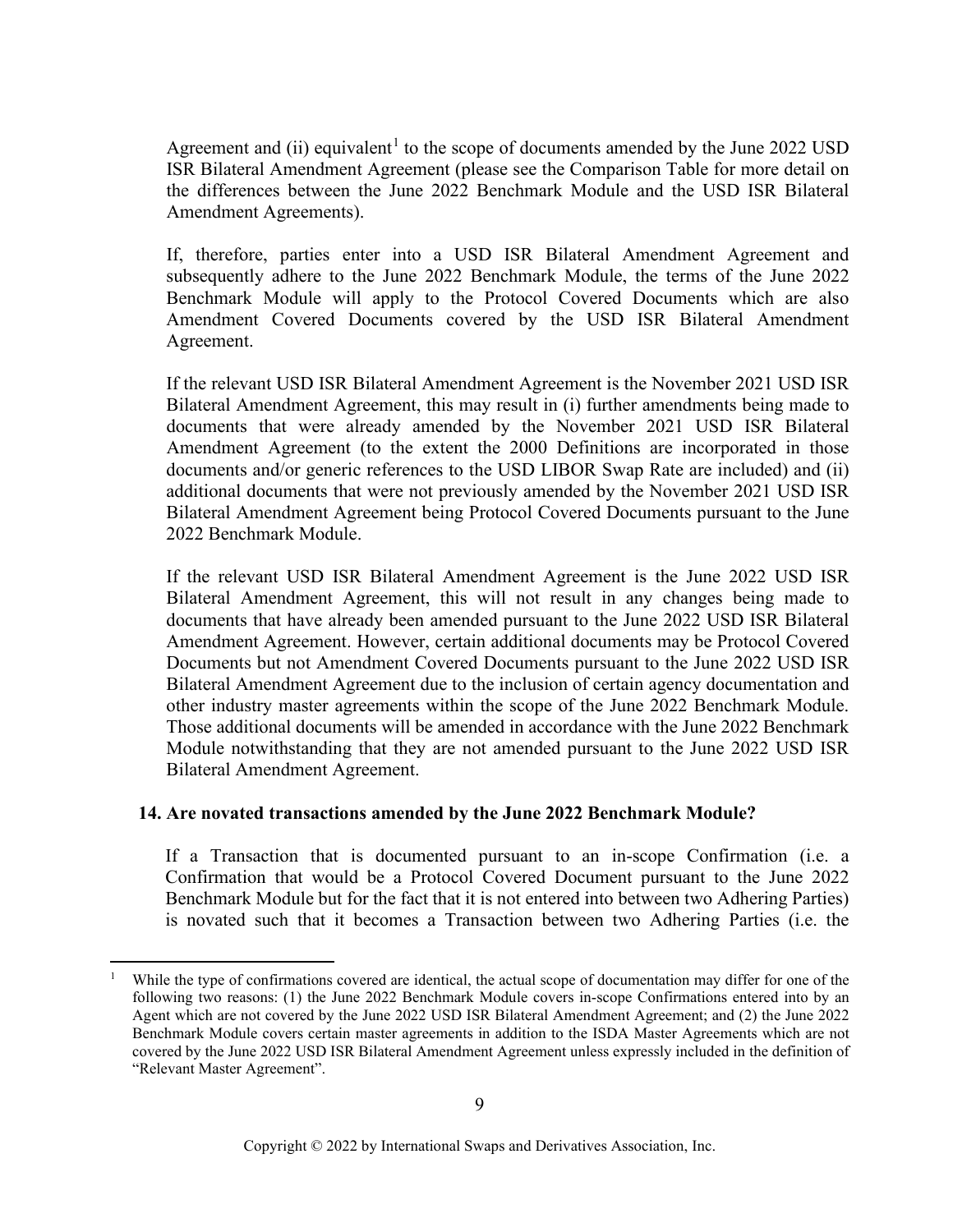remaining party and the transferee for the novated Transaction are Adhering Parties) and the novation date is after the Implementation Date for those Adhering Parties, it will not include the amendments contemplated in the June 2022 Benchmark Module notwithstanding that it becomes a Transaction between two Adhering Parties, unless specific language is included in the novation agreement to incorporate the amendments contemplated by the June 2022 Benchmark Module and the 2021 Fallbacks Protocol in that Transaction.

If the parties use the form of the ISDA 2002 Novation Agreement to document the novation process, the parties could include the amendments contemplated by the June 2022 Benchmark Module and the 2021 Fallbacks Protocol by including the following wording:

*"The [Remaining Party][2](#page-9-0) and the Transferee agree that, with effect from and including the Novation Date, (i) the terms of the June 2022 Benchmark Module published by ISDA on June 15, 2022 (the "June 2022 Benchmark Module") and the 2021 Fallbacks Protocol published by ISDA on December 16, 2021 (the "2021 Fallbacks Protocol") are incorporated into and apply to each New Transaction, (ii) [the Remaining Party and the Transferee will each be deemed to be an 'Adhering Party' with respect to the June 2022 Benchmark Module as between themselves][3](#page-9-1) and (iii) references in the June 2022 Benchmark Module and the 2021 Fallbacks Protocol to a 'Protocol Covered Document' will be deemed to include references to each New Transaction."[4](#page-9-2)*

If a Transaction documented pursuant to a Confirmation that is a Protocol Covered Document and that has been amended by the terms of the June 2022 Benchmark Module (e.g. by virtue of being entered into between two Adhering Parties prior to the Implementation Date for those Adhering Parties) is later novated, it will continue to include the amendments contemplated in the June 2022 Benchmark Module irrespective of whether the transferee is an Adhering Party or not.

# **15. Do the amendments made by the June 2022 Benchmark Module constitute a "Spread Provision" (as defined in the ISDA 2014 Collateral Agreement Negative Interest Protocol published on May 12, 2014 by ISDA)?**

Paragraph 6 of the June 2022 Benchmark Module provides that the amendments made by the June 2022 Benchmark Module do not constitute a "Spread Provision" (as defined in the ISDA 2014 Collateral Agreement Negative Interest Protocol published on May 12, 2014 by ISDA) (the "**Negative Interest Protocol**"). Therefore, if parties have adhered to both the

<span id="page-9-0"></span><sup>&</sup>lt;sup>2</sup> This language assumes that one party is a Remaining Party rather than a four-way novation agreement where there are two Transferors and two Transferees.<br><sup>3</sup> This language in brackets is not required if the Transferee and the Remaining Party are each already

<span id="page-9-1"></span>Adhering Parties.<br><sup>4</sup> If this language is used, the parties should consider whether it is necessary to include additional language

<span id="page-9-2"></span>addressing a scenario where each of the parties subsequently adheres to the June 2022 Benchmark Module (or, if one party has already adhered, if the other party subsequently adheres) and any resulting inconsistencies.